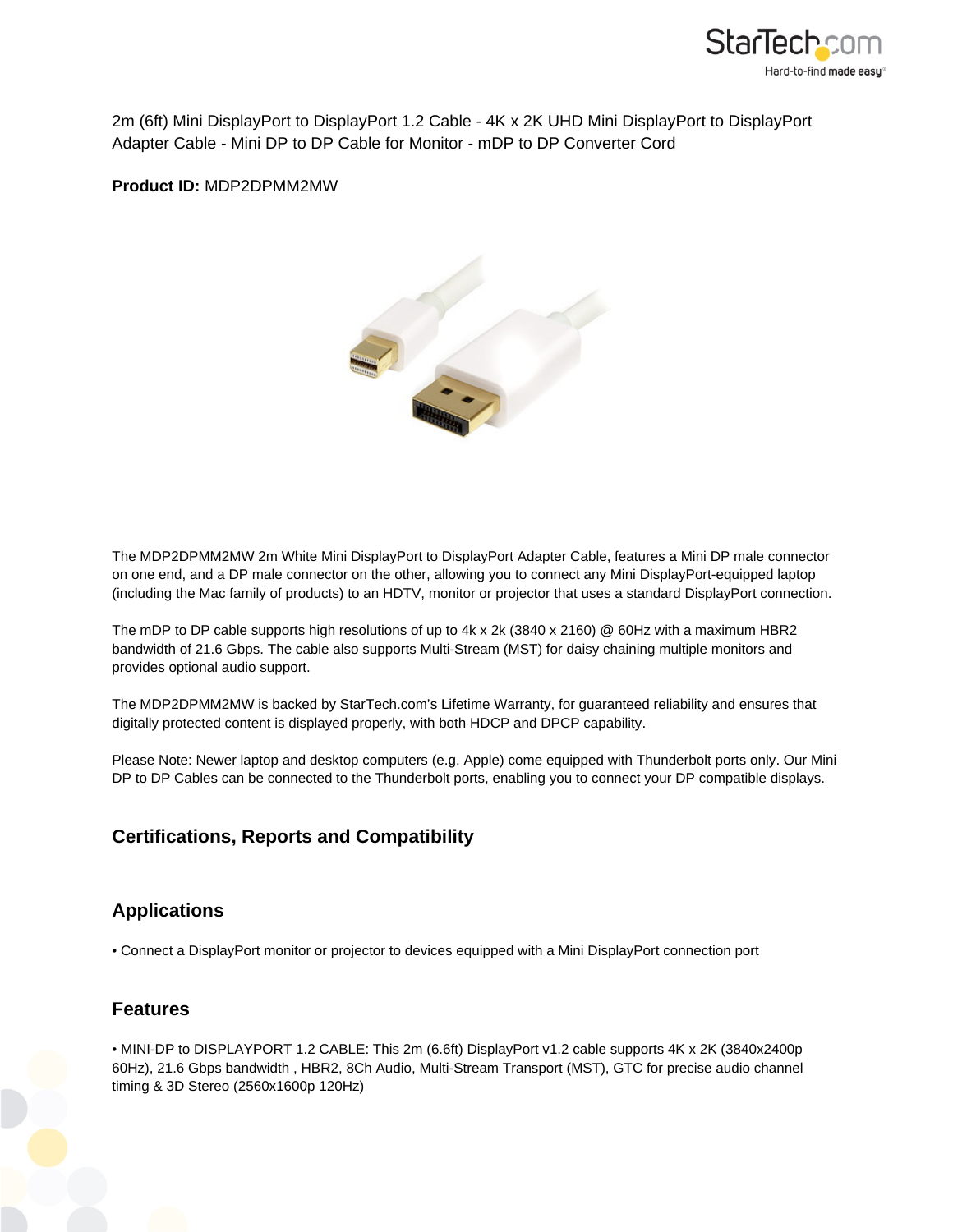

• RELIABLE DESIGN: Durable ABS connectors with flexible PVC strain relief & jacket prevents fraying/damage due to bending or rough usage; Metal connector sub-structure provides EMI shielding; Latching DP connectors prevent accidental disconnection

• QUALITY CONSTRUCTION: 32AWG wire with gold-plated connectors for improved signal integrity and reliability; Superior EMI shielding with Al-Mylar foil and copper braid provides higher quality video and audio; Backwards compatible with DP 1.1

• APPLICATIONS: Ideal for home/office/boardroom/classroom works w/laptop (with Mini-DP port)/professional workstations with AMD FirePro W9100/8100, Nvidia NVS 810/510 graphic card; UHD/4K monitor/projector/display; Microsoft Surface Pro 6/4

• SPECS: 2 m (6.6 ft) White DisplayPort v1.2 Mini-DP Male to Standard DP Latching Male 32 AWG PVC cable jacket, ABS connector shell Shield: Al-Mylar foil with Braid Protocols: HBR 2, MST, GTC Lifetime Warranty

| <b>Hardware</b>                           | Warranty                       | Lifetime                           |
|-------------------------------------------|--------------------------------|------------------------------------|
|                                           | Number of Conductors           | 19                                 |
|                                           | <b>Connector Plating</b>       | Gold                               |
|                                           | <b>Cable Jacket Material</b>   | PVC - Polyvinyl Chloride           |
|                                           | <b>Cable Shield Material</b>   | Aluminum-Mylar Foil with Drain     |
|                                           | <b>Fire Rating</b>             | <b>CMG Rated (General Purpose)</b> |
| Performance                               | Maximum Digital<br>Resolutions | 4k x 2k (3840 x 2160) @ 60Hz       |
| Connector(s)                              |                                |                                    |
|                                           | Connector A                    | Mini-DisplayPort (20 pin)          |
|                                           | Connector B                    | DisplayPort (20 pin)               |
| <b>Physical</b><br><b>Characteristics</b> |                                |                                    |
|                                           | Color                          | White                              |
|                                           | <b>Connector Style</b>         | Straight                           |
|                                           | Wire Gauge                     | 32 AWG                             |
|                                           | Cable Length                   | 6.6 ft [2 m]                       |
|                                           | Product Length                 | 6.6 ft [2.0 m]                     |